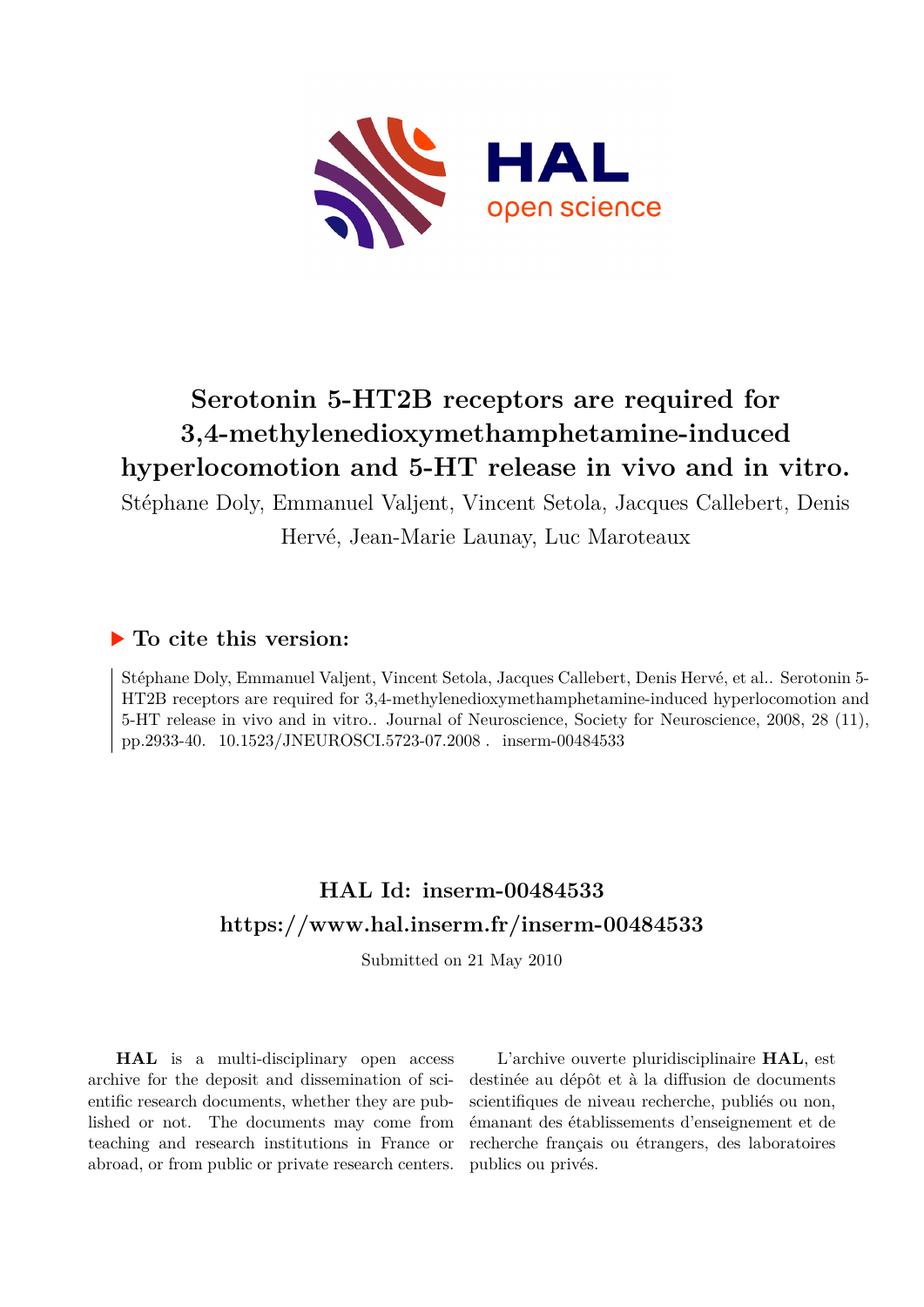**Behavioral/Systems/Cognitive**

# **Serotonin 5-HT<sub>2B</sub> Receptors Are Required for 3,4-Methylenedioxymethamphetamine-Induced Hyperlocomotion and 5-HT Release** *In Vivo* **and** *In Vitro*

#### **Ste´phane Doly,**1,2 **Emmanuel Valjent,**1,2 **Vincent Setola,**1,2 **Jacques Callebert,**3,4 **Denis Herve´,**1,2 **Jean-Marie Launay,**3,4 **and Luc Maroteaux**1,2

<sup>1</sup>Inserm, U839 and <sup>2</sup>Université Pierre et Marie Curie-Paris 6, Institut du Fer à Moulin, Unité Mixte de Recherche-S0839, Paris 75005, France, and <sup>3</sup>Assistance Publique-Hôpitaux de Paris, Hôpital Lariboisière, Service de Biochimie and <sup>4</sup>EA3621, Institut Fédératif de Recherche 71, Paris 75010, France

**The "club drug" 3,4-methylenedioxymethamphetamine (MDMA; also known as ecstasy) binds preferentially to and reverses the activity of the serotonin transporter, causing release of serotonin [5-hydroxytryptamine (5-HT)] stores from nerve terminals. Subsequent activation of postsynaptic 5-HT receptors by released 5-HT has been shown to be critical for the unique psychostimulatory effects of MDMA.** In contrast, the effects of direct activation of presynaptic and/or postsynaptic receptors by MDMA have received far less attention, despite the agonist actions of the drug itself at 5-HT<sub>2</sub> receptors, in particular the 5-HT<sub>2B</sub> receptor. Here we show that acute pharmacological inhibition or genetic ablation of the 5-HT<sub>2B</sub> receptor in mice completely abolishes MDMA-induced hyperlocomotion and 5-HT release in nucleus accumbens and ventral tegmental area. Furthermore, the 5-HT<sub>2B</sub> receptor dependence of MDMA-stimulated release of endogenous 5-HT from superfused midbrain synaptosomes suggests that 5-HT<sub>2B</sub> receptors act, unlike any other 5-HT receptor, presynaptically **to affect MDMA-stimulated 5-HT release. Thus, our findings reveal a novel regulatory component in the actions of MDMA and represent** the first demonstration that  $5-HT_{2B}$  receptors play an important role in the brain, i.e., modulation of  $5-HT$  release. As such,  $5-HT_{2B}$ **receptor antagonists may serve as promising therapeutic drugs for MDMA abuse.**

*Key words:* MDMA; 5-HT<sub>2B</sub>; serotonin release; microdialysis; behavior; synaptosomes

#### **Introduction**

Despite a widespread distribution in the CNS (Choi and Maroteaux, 1996; Schmuck et al., 1996; Duxon et al., 1997; Bonaventure et al., 2002), 5-HT<sub>2B</sub> receptor function in the brain is mainly unknown. Few studies have attributed a direct effect of the 5-HT<sub>2B</sub> receptor in the CNS. For example,  $\alpha$ -methyl-5-(2thienylmethoxy)-1*H*-indole-3-ethanamine (BW723C86), a preferential 5- $HT_{2B}$  agonist, was shown to increase food consumption, reduce grooming, and after microinjection in the medial amygdala to elicit anxiolysis in the social interaction model (Kennett et al., 1998). Evidence indicates that  $5-HT_{2B}$  receptors are also involved in non-rapid eye movement sleep regulation (Popa et al., 2005) and neonatal respiratory rhythms (Gunther et al., 2006). Moreover, a recent study showed that  $5-HT_{2B}$  receptors govern the overall 5-HT transport system by promoting phosphorylation of serotonin transporter (SERT) in primary neurons from raphe nuclei (Launay et al., 2006).

DOI:10.1523/JNEUROSCI.5723-07.2008

Copyright © 2008 Society for Neuroscience 0270-6474/08/282933-08\$15.00/0

However, no empirical evidence exists in support of a role for either central or peripheral  $5-HT_{2B}$  receptors in psychostimulant-evoked hyperactivity. Several reasons could explain this lack of investigation. Only modest levels of  $5-HT_{2B}$  receptors were commonly detected in brain, and most available pharmacological agents do not discriminate  $5-HT_{2B}$ and  $5-HT_{2C}$  receptors. It remains possible that some of the psychostimulant effects attributed to the  $5-HT_{2C}$  receptor are 5-HT<sub>2B</sub> receptor dependent (McCreary and Cunningham, 1999).

The mechanism of action of the amphetamine derivative 3,4 methylenedioxymethamphetamine (MDMA; also known as ecstasy) is based on its ability to reverse monoamine reuptake transporters, resulting in monoamine release from nerve terminals, especially 5-HT and dopamine (DA) (Rudnick and Wall, 1992). MDMA is thus classically considered to act as an indirect agonist of several 5-HT and DA receptor subtypes. MDMA binds to SERT with high affinity and inhibits 5-HT uptake more potently than DA uptake (Crespi et al., 1997). Thus, a unique contribution of 5-HT has been proposed to underlie the behavioral responses to MDMA. Indeed, 5-HT reuptake inhibitors such as fluoxetine, as well as genetic ablation of SERT, prevent the effects of MDMA in mice (Bengel et al., 1998; Trigo et al., 2007). However, MDMA and its *N-*demethylated metabolite 3,4-methylenedioxyamphetamine (MDA) each preferentially bind to and activate human recombinant  $5-HT_{2B}$  receptors at concentrations

Received Nov. 12, 2007; revised Jan. 21, 2008; accepted Jan. 21, 2008.

This work has been supported by the Centre National de la Recherche Scientifique, the Institut National de la Santé et de la Recherche Médicale, the Université Pierre et Marie Curie, and grants from the Fondation de France, the Fondation pour la Recherche Médicale, the Association pour la Recherche contre le Cancer, the French Ministry of Research (Agence Nationale pour la Recherche), and the European community. L.M.'s team is an "Equipe FRM." We thank A. Sturny and K. Boutourlinsky for excellent technical assistance.

Correspondence should be addressed to Luc Maroteaux, Inserm, U839, Institut du Fer a` Moulin, 17 rue du Fer a` Moulin, 75005 Paris, France. E-mail: luc.maroteaux@chups.jussieu.fr.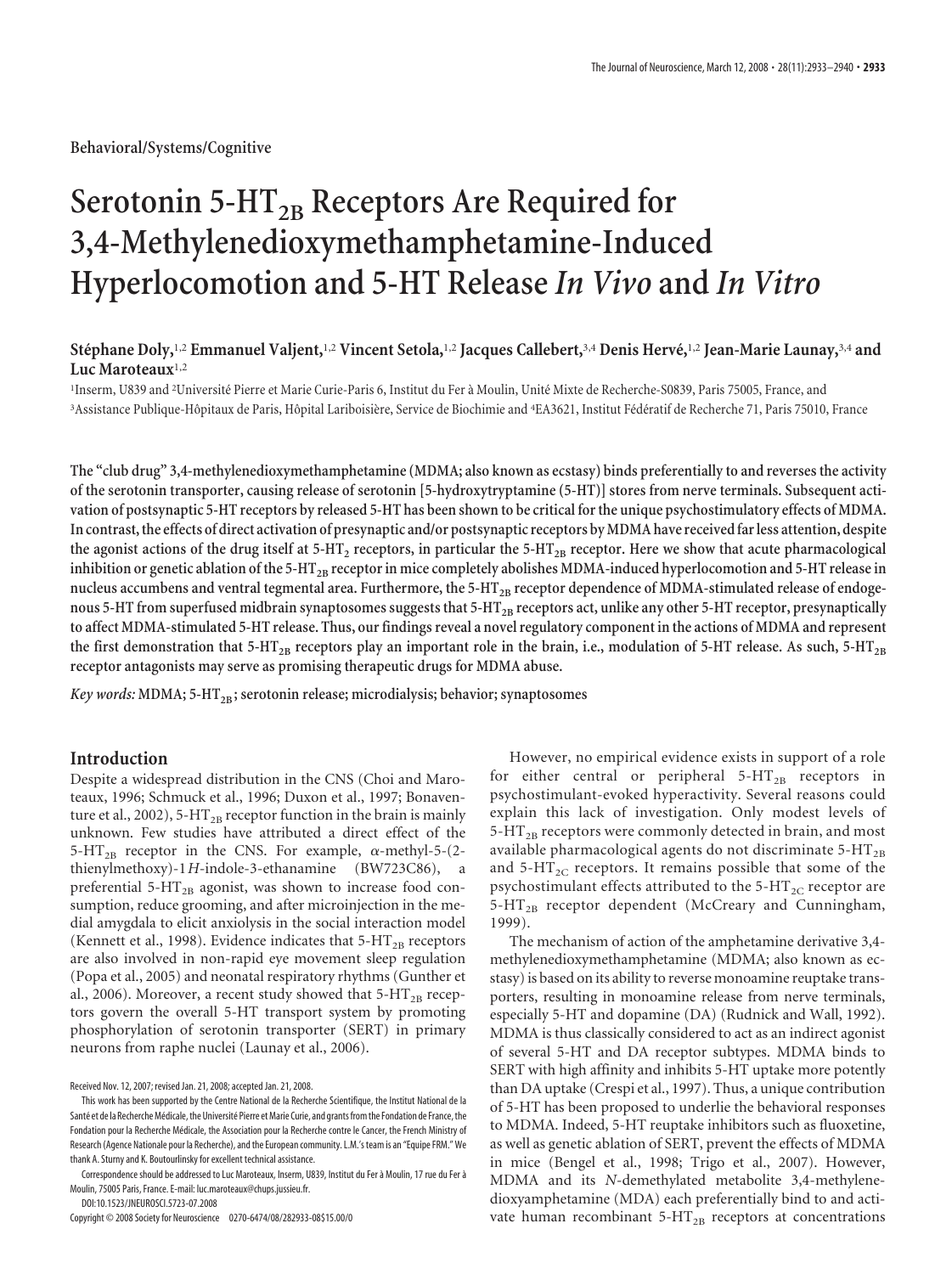close to those reported in plasma after a single recreational dose. MDMA and MDA elicit also a prolonged mitogenic responses in human valvular interstitial cells, via direct activation of  $5-HT_{2B}$ receptors (Setola et al., 2003). Thus, the behavioral effect of MDMA may be mediated, in part, through direct action on  $5-\text{HT}_{2B}$  receptors or other central and/or peripheral recognition sites, including  $\alpha$ 2-adrenergic receptors, for which these compounds exhibit relatively high affinity (Battaglia et al., 1988).

To evaluate the role of  $5-HT_{2B}$  receptors in mediating the actions of MDMA, we used two parallel approaches: a pharmacological approach using the most selective  $5-HT_{2B}$  receptor antagonist currently known, 2-amino-4-(4-fluoronaphth-1-yl)-6 isopropylpyrimidine (RS127445) (Bonhaus et al., 1999), and a genetic approach using mice lacking the  $5-HT_{2B}$  receptor (Nebigil et al., 2000). Our results demonstrate that functional  $5-HT<sub>2B</sub>$  receptors are required for MDMA-induced behavioral effects and 5-HT release *in vivo* and *in vitro*.

#### **Materials and Methods**

*Animals*. 5-HT $_{\rm 2B}$   $^{-/-}$  mice used in these experiments have a pure 129SV/ PAS background. Wild-type (WT) 129SV/PAS mice (8 –10 weeks of age) were used as a control group (Charles River Laboratories, L'Arbresle, France). No locomotor differences were seen between males and females, or between WT and 5- $HT_{2B}$ <sup>-/-</sup> mice, in response to MDMA or saline injection. Groups were composed of 50% male and 50% female for each experiment.

*Reagents.* MDMA (Sigma-Aldrich, Saint-Quentin Fallavier, France) was dissolved in 0.9% (w/v) NaCl solution (saline); RS127445 (Bonhaus et al., 1999) was kindly provided by Roche Bioscience (Indianapolis, IN) and slowly dissolved in saline solution. BW723C86 (Sigma-Aldrich) was dissolved in saline solution. 1-[2-(Diphenylmethoxy)ethyl]-4-(3 phenylpropyl)-piperazine (GBR12935) (Sigma-Aldrich) was dissolved in water.

*Locomotor activity.* Locomotor activity was measured in a circular corridor with four infrared beams placed at every 90° (Imetronic, Passac, France). Counts were incremented by consecutive interruption of two adjacent beams (i.e., mice moving through one-quarter of the corridor). Mice were injected with a saline solution and individually placed in the activity box for 30 min during 3 d consecutively for habituation before experiments.

*Microdialysis.* Anesthetized animals were placed in a stereotaxic frame (David Kopf Instruments, Tujunga, CA), and microdialysis probes were implanted in the raphe nuclei, ventral tegmental area (VTA), or nucleus accumbens (NAcc). Dialysis probes were equipped with a Cuprophan membrane (membrane length, 2 mm; diameter, 0.24 mm; cutoff, 5000 Da; CMA Microdialysis, Solna, Sweden). Stereotaxic coordinates (in mm) were as follows: for raphe, anteroposterior  $(AP)$  -4.5, lateral  $(L)$  $-1.0$ , and dorsoventral (DV)  $-4.4$  with a lateral angle of 20 $^{\circ}$  from bregma and top of the skull; for NAcc,  $AP + 1.2$ ,  $L + 0.6$ ,  $DV - 4.2$ ; for VTA, AP  $-3.0$ , L  $+0.4$ , DV  $-4.0$  both to bregma and dura surface. Probes were perfused at a constant rate of 5  $\mu$ l/min with artificial CSF containing 154.1 mm Cl<sup>-</sup>, 147 mm Na<sup>+</sup>, 2.7 mm K<sup>+</sup>, 1 mm Mg<sup>2+</sup>, and 1.2 mm  $Ca^{2+}$ , adjusted to pH 7.4 with 2 mm sodium phosphate buffer. Dialysates were collected every 10 min. All measurements were performed 150 min after the beginning of perfusion, by which time a steady state was achieved. Mice were injected with RS127445 (0.5 mg/kg, i.p.) 1 h before MDMA injection (10 mg/kg). Absolute basal levels of 5-HT and DA in dialysate collected from the raphe were taken as the mean  $\pm$ SEM of four to five values. At the end of the experiment, all brains were fixed into a formaldehyde solution, and serial coronal slices were made on a microtome. Histological examination of cannula tip placement was subsequently made on  $100 \mu m$  safranine-stained coronal sections.

Dialysate samples were injected without any purification into an HPLC system that consists of a pump linked to an automatic injector (Agilent 1100; Agilent Technologies, Palo Alto, CA), a reverse-phase column (Zorbax SB C18; 3.5 lm,  $150 \times 4.6$  mm; Agilent Technologies), and a coulometric detector (Coulochem II; ESA, Chelmsford, MA) with

a 5011 analytical cell to quantify DA or 5-HT. The first electrode was fixed at  $-100$  mV and the second electrode at  $+300$  mV. The gain of the detector was set at 50 nA. The signal of the second electrode was connected to an HP Chemstation for HPLC. The composition of the mobile phase was 50 mm  $\text{NaH}_2\text{PO}_4$ , 0.1 mm  $\text{Na}_2$  EDTA, 0.65 mm octyl sodium sulfate, and 14% (v/v) methanol, pH 3.5. The flow rate was set at 1 ml/min.

*Synaptosomes.* Crude synaptosomes were prepared as described previously (Gray and Whittaker, 1962). This preparation was used to measure MDMA-induced release of endogenously stored 5-HT (without [<sup>3</sup>H]5-HT preloading). 5-HT measurement was performed as for dialysate samples. Crude synaptosomes (0.25 mg of protein) were distributed onto cellulose mixed ester filters (0.65  $\mu$ m pore size; Millipore, Molsheim, France) in a four-chamber superfusion apparatus held thermostatically at 37°C. The synaptosomes were layered onto the filters by aspiration from the bottom under moderate vacuum. Synaptosomes were preincubated at 37°C for 5 min with Krebs–Henseleit buffer with the following composition (in mm): 125 NaCl, 3 KCl, 1.2 CaCl<sub>2</sub>, 1.2 MgSO<sub>4</sub>, 1  $NaH<sub>2</sub>PO<sub>4</sub>$ , 22 NaHCO<sub>3</sub>, and 10 glucose, gassed with 95% O<sub>2</sub> and 5%  $\mathrm{CO}_2$ , pH 7.4. Then, MDMA (10  $\mu$ m) or buffer was added and incubated at 37°C for 30 min followed by rapid filtration under vacuum (GF/B filters; Whatman, Clifton, NJ).

*Reverse transcription-PCR.* Isolation of total RNA from raphe nucleus was performed with the RNAsolv reagent (Omega-Biotek, Norcross, GA). Raphe nucleus was dissected from midbrain and homogenized in 2 ml of RNAsolv using a Polytron homogenizer. Genomic DNA was removed by digestion with RNase-free DNase I (Sigma-Aldrich) for 10 min at 25°C. First-strand cDNA was synthesized by reverse transcription of 1 -g of total RNA with Superscript-II reverse transcriptase (Invitrogen, Carlsbad, CA) according to standard protocols. Reverse transcriptase was omitted in some samples as negative control. The sequences of the upstream and downstream oligonucleotides were as follows: 5'-CAGAAGACATGTGATCACCTGATC-3' and 5'-TGTAATCTTGATG- $AATGCAGTAGCC-3'$  for the mouse  $5-HT_{2B}$ ; 5'-TGGCGTGAG-GGAGAGCATAGC-3' and 5'-GATGGTGGGAATGGGTCAGAA-3' for  $\beta$ -actin; 5'-AGGCAGAGCCTGGACAAATATC-3' and 5'-GCCCGATTTTCAAAGGCATTGG-3' for SERT cDNA. PCR amplifications were performed with 1–2 U of *Taq*DNA polymerase, 1 mm MgSO<sub>4</sub>, and 1 pg/ $\mu$ l selective primers for 30 cycles (1 min at 94°C, 1 min at 58°C, and 45 s at 72°C). The identity of the PCR products has been verified by direct sequence analysis.

*Monoamine uptake and SERT/DA transporter binding in synaptosomes.* Whole-brain synaptosomes from three 5-HT  $_{\rm 2B}$   $^{-/-}$  and WT mice used in three experiments for [<sup>3</sup>H]5-HT (124 Ci/mmol; GE Healthcare, Velizy, France) and [<sup>3</sup>H]DA (34.4 Ci/mmol; PerkinElmer, Courtaboeuf, France) uptake. The 5-HT or DA uptake was measured using six concentrations of [<sup>3</sup>H]5-HT (6-200 nm) and [<sup>3</sup>H]DA (7.8-250 nm). Brain synaptosomes were added to tubes containing 120 mm NaCl, 20 mm Tris HCl, 5 mm KCl, 1.2 mm  $MgSO_4$ , 2.5 mm CaCl<sub>2</sub>, 10 mm glucose, 1 mm ascorbic acid, and 0.1 mm pargyline plus  $[^{3}H]5-HT$  or  $[^{3}H]DA$ , and uptake was allowed to occur for 10 min at 37°. Nonspecific [3H]5-HT uptake was defined as the accumulation in the presence of 100 nm paroxetine and was subtracted from total uptake. Nonspecific [3H]DA uptake was defined as the accumulation in the presence of 10  $\mu$ m GBR12935 and was subtracted from total uptake. The process was terminated by immersing the tubes in ice-cold buffer followed by rapid filtration through Whatman GF/B filters. Radioactivity was measured using liquid scintillation counting. For saturation binding assay on synaptosomes membrane fraction, [<sup>3</sup>H]citalopram varied from 0.6 to 20 nm. Nonspecific binding was determined in the presence of 100 nm paroxetine and was subtracted from total binding. For [3H]GBR12935 (40 Ci/mmol; PerkinElmer) binding, whole brain was homogenized with 25 ml of icecold buffer containing 50 mm Tris, 120 mm NaCl, and 5 mm MgCl<sub>2</sub>, pH 7.4. The homogenate was centrifuged for 20 min at 15,000  $\times$  g. The pellet was resuspended and centrifuged under the same condition three times. To the final suspension (0.6 mg/ml) was added  $[{}^{3}H]$ GBR12935 (2 nM) and GBR12935 (1 nm to 10  $\mu$ m). Binding data were analyzed using the iterative nonlinear fitting software GraphPad (San Diego, CA) Prism 4.0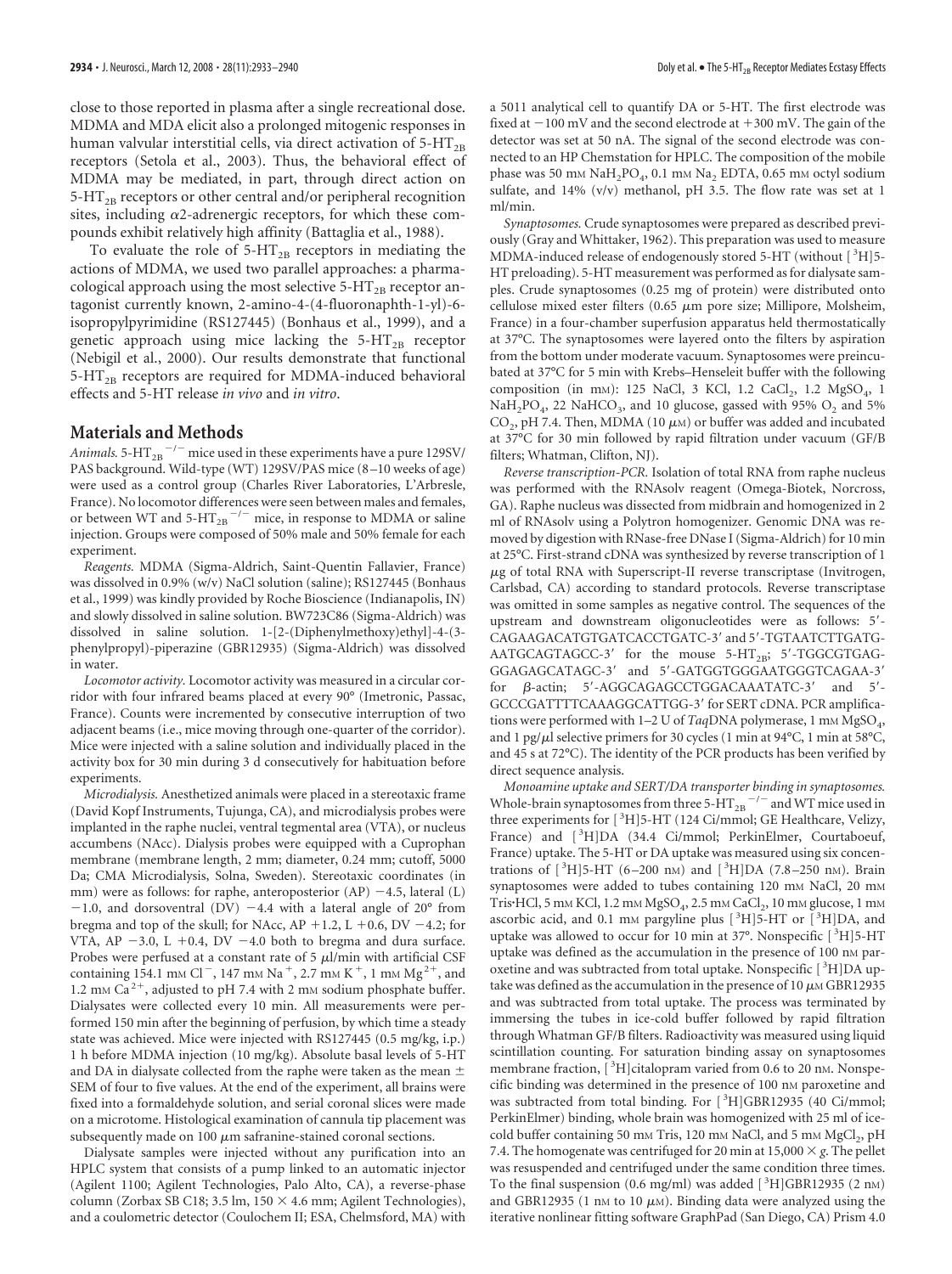to estimate dissociation constants  $(K_D)$  and maximum number of sites  $(B_{\text{max}}).$ 

*Statistics.* Locomotor activity and microdialysis data were analyzed with two-way ANOVA repeated measures over time (mixed model) with drug treatment or genotype as factors and locomotor behavior intervals as the repeated measure. *Post hoc* analysis was done with Bonferroni test.  $p < 0.05$  was the statistical criterion for null hypothesis rejection in these *t* test comparisons.

#### **Results**

We first examined the effect of the highly selective and potent 5-HT<sub>2B</sub> receptor antagonist RS127445 (0.5, 0.1, and 0.05 mg/kg) on MDMA (10 mg/kg)-induced locomotion in WT mice (Fig. 1*a*,*b*). In agreement with previous studies (Bengel et al., 1998), MDMA induced a marked locomotion in WT mice (Fig. 1*a*). However, pretreatment with RS127445 completely (0.5 and 0.1 mg/kg) or partially (0.05 mg/kg) blocked MDMA-induced locomotion in WT mice (Fig. 1*b*). To rule out any nonspecific basal locomotor effect of RS127445, we compared locomotor activity in mice injected with either RS127445 (0.5 mg/kg) or saline solution (see supplemental Fig. 1, available at www.jneurosci.org as supplemental material). RS127445 had no effect on basal locomotor activity. These data demonstrate that pharmacological blockade of the 5-HT<sub>2B</sub> receptor abolishes MDMA-induced locomotion.

To confirm that MDMA-induced locomotion is  $5-HT_{2B}$  receptor dependent,  $5-HT_{2B}$ <sup>-/-</sup> mice were injected with either saline or MDMA. Despite an increase in novelty-induced locomotion in 5-HT<sub>2B</sub><sup> $-/-$ </sup> mice compared with WT mice (see supplemental Figs. 2, 3, available at www.jneurosci.org as supplemental material), there was no significant difference in the locomotor activity of saline- or MDMA-treated 5-HT<sub>2B</sub><sup>-/-</sup> mice  $(F_{(1,528)} = 1.31; p = 0.265)$  (Fig. 1*c*). To preclude any interfering behavior that could affect the interpretation of the results, general activity (single beam activation), rearing, and putative MDMAinduced stereotypy were recorded. In particular, analysis of RS127445-treated or 5- $HT_{2B}$ <sup>-/-</sup> mice did not reveal any significant increase in MDMA-induced stereotypy (data not shown), which could be an explanation for the inhibition of MDMAinduced locomotion in those mice. Together, these results confirm the involvement of  $5-HT_{2B}$  receptors in MDMA-induced hyperlocomotion.

Serotonin and DA extracellular concentrations in the NAcc and VTA are key components of MDMA-induced hyperactivity (Kankaanpaa et al., 1998; Bankson and Yamamoto, 2004). We thus investigated the effect of genetic ablation or pharmacological inhibition of  $5-HT_{2B}$  receptors on the release of these monoamines by *in vivo* microdialysis in awake mice. Administration of MDMA increased extracellular 5-HT concentration in WT mice  $\sim$ 80-fold within 70 min in both the NAcc (Fig. 2*a*) and the VTA (Fig. 2d). In  $5-HT_{2B}$ <sup>-/-</sup> mice as well as in mice pretreated with RS127445, MDMA caused no increase in extracellular 5-HT concentration in the NAcc (Fig. 2*b*,*c*) and the VTA (Fig. 2*e*,*f*). In WT mice, MDMA caused an 80-fold increase in extracellular DA levels in the NAcc within 50 min (Fig. 3*a*). However, in RS127445 treated (Fig. 3*b*) or 5-HT<sub>2B</sub>  $^{-/-}$  mice (Fig. 3*c*), MDMA caused no increase in extracellular DA concentration in the NAcc. Thus, our data demonstrate that functional  $5-HT_{2B}$  receptors are necessary for MDMA-evoked 5-HT and DA release in the NAcc and VTA.

To confirm that SERT expression in 5-HT  $_{\rm 2B}$   $^{-/-}$  and WT mice is comparable, radioligand saturation binding assays with [<sup>3</sup>H]citalopram were performed on synaptosomal membranes prepared from whole brain (Fig. 4*a*). Neither  $B_{\text{max}}$  (WT: 120.2  $\pm$ 10.6 fmol/sample; 5-HT<sub>2B</sub><sup>-/-</sup>: 129.8  $\pm$  11.8) nor  $K_{\text{D}}$  (WT: 8.2  $\pm$ 

1.6 nm; 5-HT<sub>2B</sub><sup>-/-</sup>: 8.4  $\pm$  1.6) was altered in 5-HT<sub>2B</sub><sup>-/-</sup> mice compared with wild-type mice. SERT function was assessed in wild-type and 5- $HT_{2B}^{-1/2}$  mice by measuring [<sup>3</sup>H]5-HT uptake by synaptosomes prepared from whole brain (Fig. 4*b*). The resulting saturation isotherms revealed no differences in either  $V_{\text{max}}$  (WT: 5.22  $\pm$  0.3; 5-HT<sub>2B</sub><sup>-/-</sup>: 5.44  $\pm$  0.3 fmol/sample/min) or  $K_{\text{m}}$  (WT: 16.29  $\pm$  3.8; 5-HT<sub>2B</sub><sup>-/-</sup>: 19.13  $\pm$  4.2 fmol/sample), demonstrating that SERT uptake activity is not altered in 5-HT<sub>2B</sub><sup> $-/-$ </sup> mice compared with wild-type mice. Similarly, DA transporter (DAT) expression (Fig. 4*c*) and function (Fig. 4*d*) were compared in WT and  $5-HT_{2B}^{-1/2}$  mice. Radioligand binding assays with [<sup>3</sup>H]GBR12935 (selective ligand for DAT) were performed on membranes prepared from whole brain (Fig. 4*c*). Neither  $B_{\text{max}}$  (WT: 11688  $\pm$  1459 fmol/mg; 5-HT<sub>2B</sub><sup>-/-</sup>: 10,484  $\pm$  1787) nor  $K_{\text{D}}$  (WT: 7.12  $\pm$  0.08 nm; 5-HT<sub>2B</sub><sup>-/-</sup>: 7.17  $\pm$ 0.11) was altered in 5-HT<sub>2B</sub><sup>-/-</sup> mice compared with wild-type mice. DAT function was assessed in wild-type and  $5-HT_{2B}$  $-7$ mice by measuring [<sup>3</sup>H]DA uptake by synaptosomes prepared from whole brain (Fig. 4*d*). The resulting saturation isotherms revealed no differences in either  $V_{\text{max}}$  (WT: 972  $\pm$  101; 5-HT<sub>2B</sub><sup>-/-</sup>: 1043  $\pm$  86 fmol/mg/min) or  $K_{\text{m}}$  (WT: 126  $\pm$  27; 5-HT $_{2B}^{-1}$  -/-: 127  $\pm$  21 fmol/mg), demonstrating that DAT uptake activity is not altered in 5- $HT_{2B}$ <sup>-/-</sup> mice compared with wildtype mice. Together these data rule out the possibility that the observed effects on MDMA-induced behavior and 5-HT/DA release in 5-HT<sub>2B</sub><sup>-/-</sup> mice could be caused by decreased SERT/ DAT expression or uptake activity.

A previous study showed that  $5-HT_{2B}$  receptor mRNA and protein are coexpressed in SERT-expressing primary neurons from mice raphe nuclei (Launay et al., 2006). Given the normal expression and uptake activity of SERT in 5-HT $_{2B}$ <sup>-/-</sup> mice, we hypothesized that the  $5-HT_{2B}$  receptor acts presynaptically in raphe neurons to permit MDMA-induced SERT-dependant 5-HT release. Using reverse transcription (RT)-PCR, we first confirmed that  $5-HT_{2B}$  receptor mRNA is expressed in mouse raphe nucleus, as previously observed in rats by DNA microarray and *in situ* hybridization (Bonaventure et al., 2002). As shown in Figure 5*a*, samples of raphe nucleus from WT mice expressed both 5- $HT_{2B}$  receptor and SERT mRNA. In contrast, samples from 5-HT $_{2B}^{-/-}$  mice expressed only SERT mRNA, confirming the expression of the 5-HT<sub>2B</sub> receptor mRNA in raphe nucleus of WT mice. To evaluate the expression of functional 5-HT<sub>2B</sub> receptor proteins in the raphe nucleus, we next studied the effect of BW723C86, a preferential 5-HT<sub>2B</sub> receptor agonist, on 5-HT extracellular concentration by *in vivo* microdialysis (Fig. 5*b*). Local infusion of BW723C86 (10 nmol) through the microdialysis probe produced a fourfold increase in 5-HT concentration. Pretreatment with RS127445 (100 nM) completely blocked the BW723C86-induced increase in 5-HT, whereas RS127445 alone had no effect on basal 5-HT concentration. Thus, we confirmed *in vivo* the expression of 5-HT<sub>2B</sub> receptors in the murine raphe nucleus and demonstrated a functional coupling of the receptor to extracellular 5-HT levels.

Using a superfused mouse midbrain synaptosome preparation, we next sought to assess whether the MDMA-induced SERT-dependent 5-HT release *in vivo* (i.e., microdialysis studies) was similarly 5-HT<sub>2B</sub> receptor dependent *in vitro* in serotoninergic nerve ending. As shown in Figure 6, MDMA (10  $\mu$ m) caused a fivefold greater synaptosomal 5-HT release than saline in WT synaptosomes. In contrast, MDMA did not increase 5-HT release over baseline levels from  $5-HT_{2B}$ <sup>-/-</sup> synaptosomes. Notably, basal synaptosomal 5-HT release was similar for WT and 5-HT<sub>2B</sub>  $^{-/-}$  synaptosomes. Thus, our data show that activation of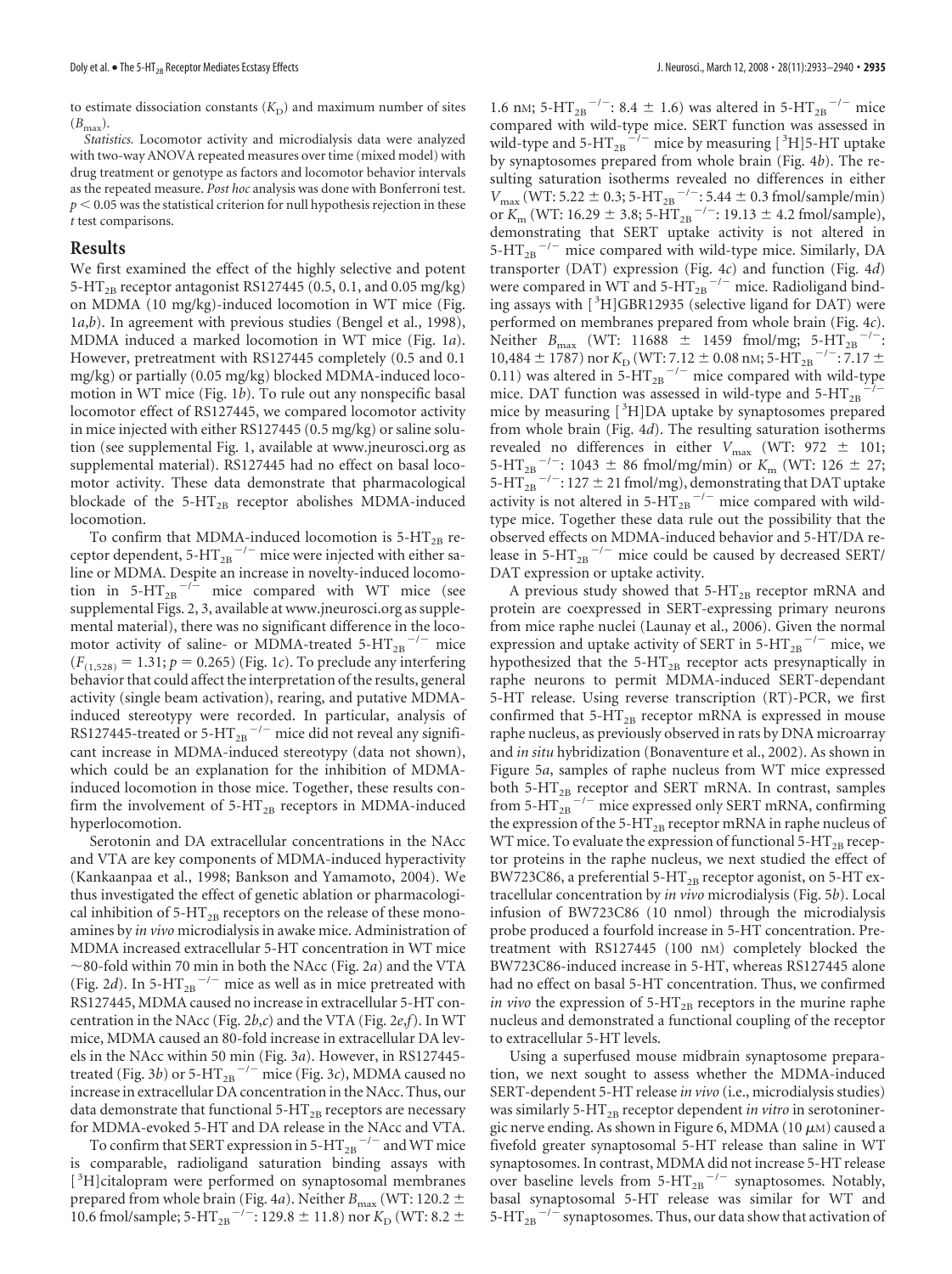

**Figure 1.** Effect of 5-HT<sub>2B</sub> receptor inhibition on MDMA-induced hyperlocomotion. *a*, MDMA-induced locomotion in WT mice. WT mice were injected (i.p.) with either MDMA (10 mg/kg; squares) or saline solution (triangles) (arrow) after 1 h of habituation. Data, between 0 and 120 min, were analyzed using two-way ANOVA (means  $\pm$  SEM;  $n = 12$  per group): effect of MDMA,  $F_{(1,480)} = 22.25$ ;  $p = 0.0002$ . **b**, RS127445 abolishes MDMA-induced locomotion in WT mice. WT mice were injected with RS127445 [0.5 mg/kg (dark squares), 0.1 mg/kg (light gray squares), or 0.05 mg/kg (white squares)] solution 1 h before MDMA (10 mg/kg) injection (arrow). Data, between 0 and 120 min, were analyzed using two-way ANOVA (means  $\pm$  SEM;  $n=12$  per group): effect of RS127445 compared with saline injection, 0.5 mg/kg,  $F_{(1,480)}=10$ ;  $p = 0.005$ ; 0.1 mg/kg,  $F_{(1,480)} = 6.7$ ;  $p = 0.02$ ; 0.005 mg/kg,  $F_{(1,480)} = 12.5$ ;  $p = 0.003$ . *c*, MDMA-induced locomotion failed in 5-HT<sub>2B</sub>  $^{-/-}$  mice. MDMA (10 mg/kg) or saline solutions were injected after 1 h of habituation (arrow). Effect of MDMA on 5-HT<sub>2B</sub><sup>--/-</sup> mice ( $n = 12$ ),  $F_{(1,528)} = 1.31; p = 0.265$ . A Bonferroni posttest was also applied on each graph.  $^*p$   $<$  0.05;  $^{**}p$   $<$  0.01;  $^{***}p$   $<$  0.001; ns, nonsignificant.

 $5-HT<sub>2B</sub>$  receptors in serotoninergic nerve ending particles is required for MDMA-induced SERT-dependent 5-HT release.

#### **Discussion**

Here we show that the most selective  $5-HT_{2B}$  receptor antagonist currently known, RS127445 (0.5 and 0.1 mg/kg), potently and completely reverses the hyperactivity caused by a "conventional" dose (10 mg/kg) of MDMA in mice. RS-127445 was found to have subnanomolar affinity for the 5-HT<sub>2B</sub> receptor (pK<sub>i</sub> = 9.5  $\pm$ 0.1) and at least 1000-fold selectivity for this receptor compared with numerous other receptors and monoamine uptake sites (Bonhaus et al., 1999). Some of these receptors are of special interest in MDMA-induced locomotion, especially  $5-HT_{2A}$ ,  $5-HT_{2C}$ , and  $5-HT_{1B}$  receptors, but also  $5-HT$  and DA transporters (Bankson and Cunningham, 2001). Thus, the results obtained at such a low dose of RS127445 are unlikely caused by an interaction of this compound with other receptors or transporters involved in MDMA-induced locomotion. Rather, the effect can safely be attributed to the acute pharmacological inhibition of the 5-HT<sub>2B</sub> receptor, because genetic deletion of the 5-HT<sub>2B</sub> receptor in 5- $\overline{HT}_{2B}^{-7-}$  mice gives rise to an identical phenotype vis-à-vis MDMA-induced hyperactivity.

Previous studies showed that systemic injection of MDMA increased extracellular levels of 5-HT in the NAcc and VTA, as measured by microdialysis (Gudelsky and Nash, 1996; Crespi et al., 1997; Kankaanpaa et al., 1998). The psychomotor stimulant effect of MDMA is considered subsequent to an extracellular increase of 5-HT in these nuclei, as demonstrated by its elimination by 5-HT-specific reuptake inhibitors (SSRIs) or in SERT $^{-/-}$ mice (Bengel et al., 1998; Bankson and Cunningham, 2001; Trigo et al., 2007). Here we show that blockade of the  $5-HT_{2B}$  receptor also completely prevents the MDMA-induced increase of 5-HT in the NAcc and VTA. Moreover, using RT-PCR and *in vivo* microdialysis, we show that mRNA and functional 5-HT<sub>2B</sub> receptor protein are expressed in the mouse raphe nucleus. Because the NAcc and VTA ascending serotonergic projections arise from the dorsal raphe nuclei and given that raphe neurons are the principal source of 5-HT release in the brain, this result supports the notion that the  $5-HT_{2B}$  receptor acts presynaptically in serotoninergic raphe neurons to permit MDMA-induced SERTdependent 5-HT release. However, 5-HT release from serotonergic neurons is controlled through complex and multiple neural inputs to 5-HT cell bodies and nerve terminals (Adell et al., 2002; Sharp et al., 2007). Thus, indirect regulation of MDMA-induced 5-HT release, by other afferent inputs expressing  $5-HT_{2B}$  receptor, could also explain the lack of 5-HT release seen *in vivo* in  $5-HT_{2B}$ <sup>-/-</sup> or RS127445-treated mice. Nevertheless, that MDMA-stimulated endogenous 5-HT release from superfused midbrain synaptosome preparation is similarly  $5-HT_{2B}$  receptor dependent strongly argues against any indirect influence of nerve inputs and reinforces the hypothesis that  $5-HT_{2B}$  receptor acts presynaptically in serotoninergic raphe neurons to permit MDMA-induced 5-HT release. To our knowledge, a contribution of presynaptic 5-HT autoreceptors in MDMA-induced behavioral effect or 5-HT release, such as the one revealed here for  $5-HT<sub>2B</sub>$  receptors, has not yet been described. Along these lines, with respect to the 5-HT<sub>1B</sub> and 5-HT<sub>1A</sub> autoreceptors, 5-HT<sub>1B</sub> receptors have been shown to mediate their effect postsynaptically vis-a`-vis MDMA-induced hyperlocomotion (Bankson and Cunningham, 2001), whereas the 5-HT $_{1A}$  receptor had no effect (Muller et al., 2007).

That MDMA-evoked 5-HT release is completely abolished in 5-HT<sub>2B</sub> $^{-/-}$  mice and in RS127445-treated WT mice suggests that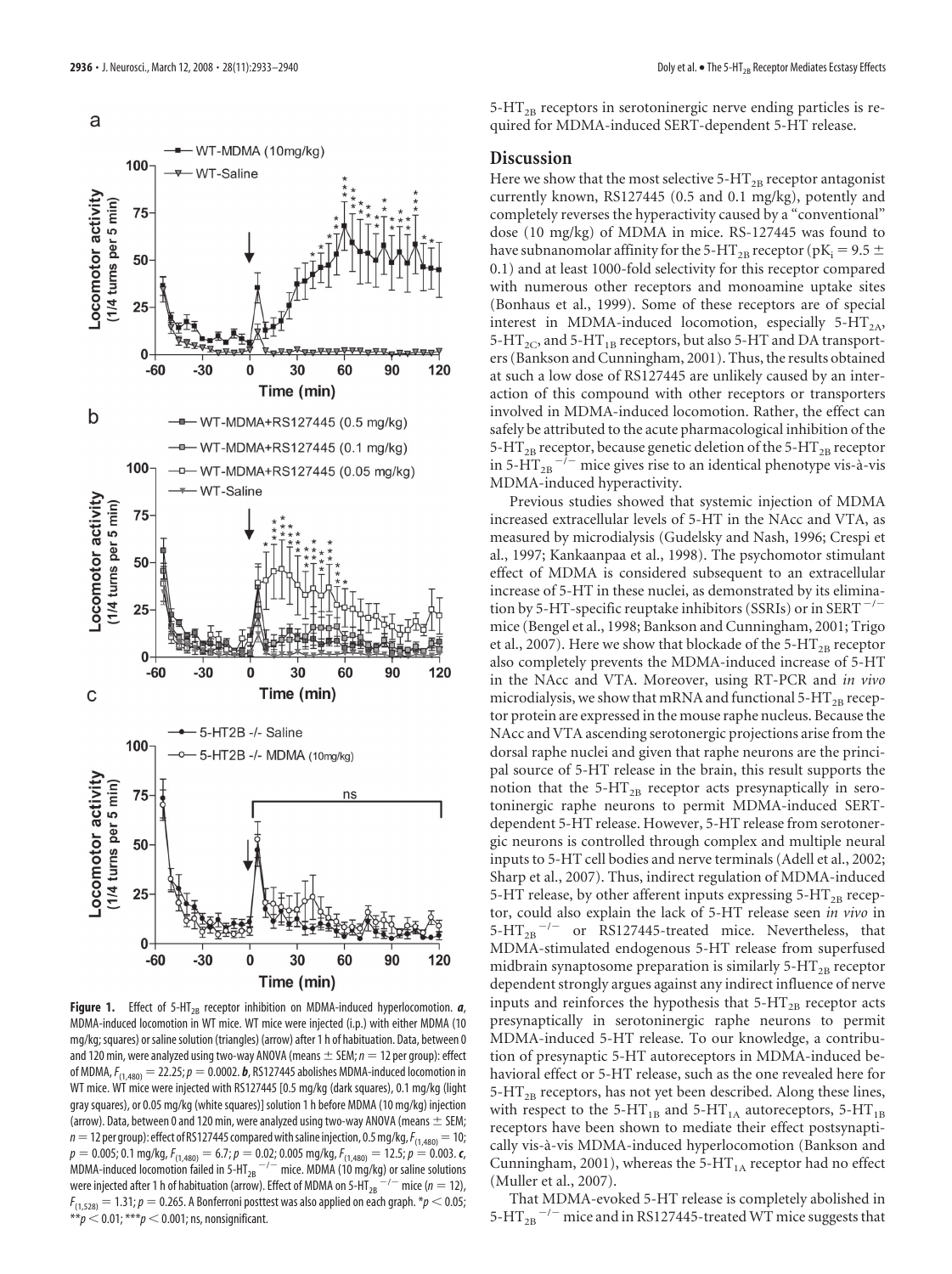

Figure 2. Effect of 5-HT<sub>2B</sub> receptor inhibition on MDMA-induced 5-HT release as measured by *in vivo* microdialysis. *a*, Effect of MDMA (10 mg/kg; triangles) or saline injection (squares) on 5-HT concentrations in dialysates from NAcc of WT mice. b, c, Effect of RS127445 (5-HT<sub>2B</sub> receptor antagonist; b) or 5-HT<sub>2B</sub> receptor genetic ablation (c) on MDMA-induced 5-HT release in NAcc. d, Effect of saline (squares) or MDMA (triangles) in WT mice on 5-HT level in the VTA. **e**, *f*, Effect of MDMA in RS127445-treated mice (diamonds; **e**) or in 5-HT<sub>2B</sub>  $^{-/-}$  mice (open circles; **f**) on 5-HT level in the VTA. MDMA or saline solutions were injected 35 min after testing began (arrow). Data (means  $\pm$  SEM;  $n = 5$  per group) were analyzed using two-way ANOVA: effect of MDMA on 5-HT level in the NAcc WT mice,  $F_{(1,144)}=$  6822.46;  $p <$  0.0001; effect of MDMA on 5-HT level in 5-HT<sub>2B</sub>  $^{-/-}$  NAcc or VTA mice, ns; effect of MDMA on 5-HT level in RS127445-treated mice NAcc or VTA mice, ns; effect of MDMA on 5-HT level in the VTA,*F*(18,162) 110.29;*p* 0.0001. A Bonferroni posttest was also applied on each graph. \*\*\**p* 0.001; ns: nonsignificant.



Figure 3. Effect of 5-HT<sub>2B</sub> receptor inhibition on MDMA-induced DA release as measured by in vivo microdialysis in NAcc. *a*, Effect of MDMA (10 mg/kg; open squares) or saline injection (filled squares) on DA concentrations in dialysates from NAcc of WT mice. *b*, Effect of RS127445 (0.5 mg/kg; diamonds) on MDMA-induced DA release in NAcc. *c*, Effect of 5-HT<sub>2B</sub> receptor genetic ablation (open circles) on MDMA-induced DA release in NAcc. MDMA or saline solutions were injected 35 min after testing began (arrow). Data (means  $\pm$  SEM;  $n=$  5 per group) were analyzed using two-way ANOVA: effect of MDMA on DA level in the NAcc WT mice,  $F_{(1,144)} = 9$ 162.79;  $\rho$   $<$  0.0001; effect of MDMA on DA level in RS127445-treated mice, ns; effect of MDMA on DA level in NAcc 5-HT<sub>2B</sub>  $^{-/-}$ mice, ns. A Bonferroni posttest was also applied on each graph.  $*_p$  < 0.05;  $^{**}p$  < 0.01;  $^{***}p$  < 0.001; ns, nonsignificant.

MDMA acting directly on SERT is not sufficient to induce 5-HT release. Also, MDMA exhibits moderate agonist potency (100 nM) and relative efficacy (50%) at 5-HT<sub>2B</sub> receptors (Setola et al., 2003). Thus, it is conceivable that activation of  $5-HT_{2B}$  receptors by MDMA somehow renders SERT capable of MDMA-induced 5-HT release. Alternatively, simple coexpression of  $5-HT_{2B}$  receptors and SERT in 5-HT-releasing terminals may suffice for the former protein to render the latter molecule able to release 5-HT.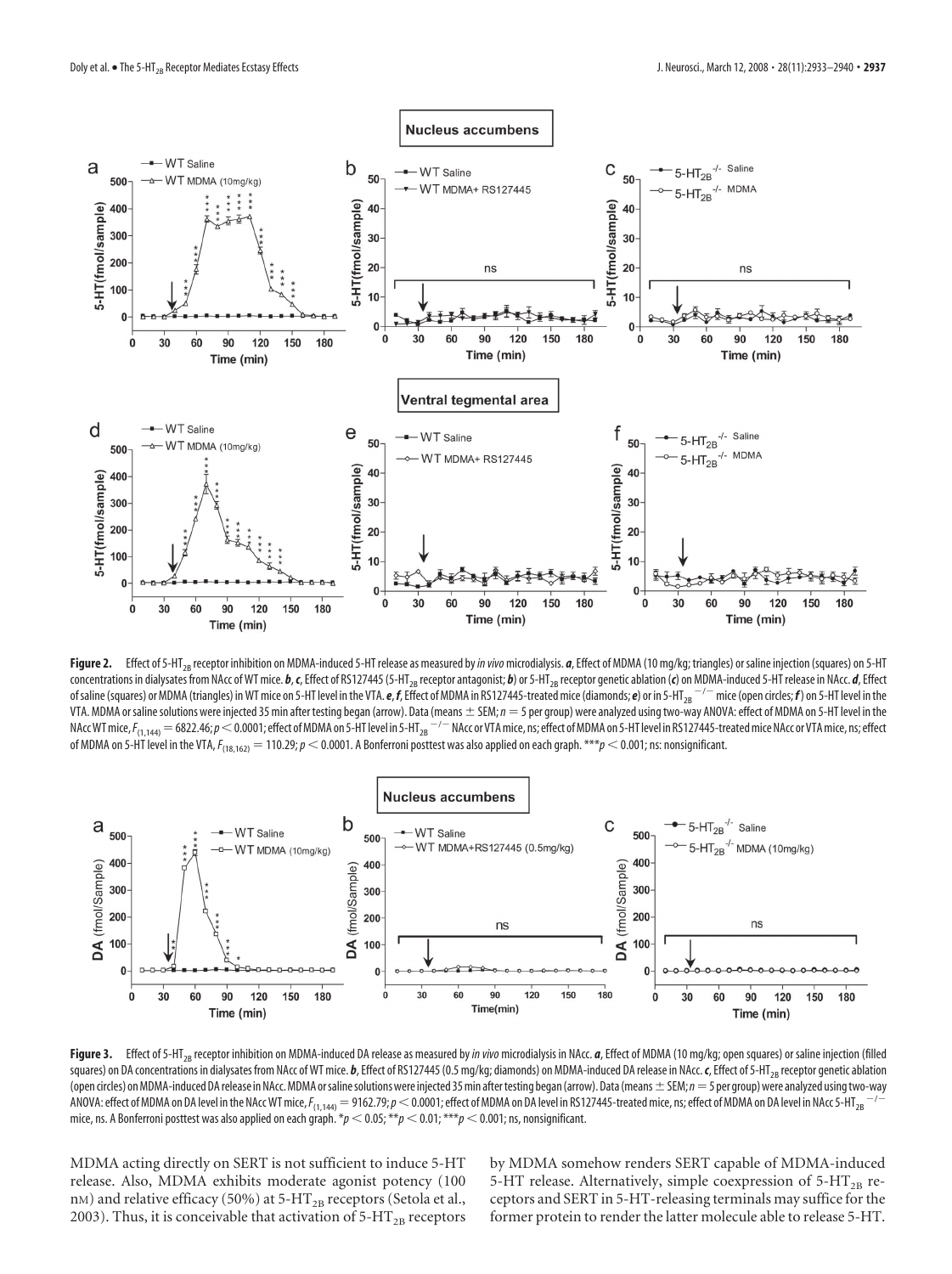Along these lines, recent *in vitro* and *ex vivo* findings indicate that monoamine transporters are highly regulated at the cellular and molecular levels (Torres et al., 2003). SERT reuptake activity is controlled by several intracellular signaling pathways (Blakely et al., 1998), including histamine and adenosine A3 receptor-associated PKG signaling pathways (Launay et al., 1994; Miller and Hoffman, 1994; Zhu et al., 2007). Control of SERT by 5-HT<sub>2B</sub> receptors has been recently detailed: in embryonic raphe neurons, the  $5-HT_{2B}$  receptor coupling to PKG-dependent NO production ensures SERT phosphorylation to basal level (Launay et al., 2006). Such a basal level of SERT phosphorylation, associated with a maximal transport capacity in cell line, is likely to result from the 5- $HT_{2B}$ receptor intrinsic activity (Manivet et al., 2000). Indeed, PKG-mediated control of 5-HT uptake by SERT was recently confirmed independently (Ramamoorthy et al., 2007). In the presence of 5-HT, however, the 5- $HT_{2B}$  receptor–PKC coupling promotes additional phosphorylations of both SERT and  $,\dot{K}^+$ -ATPase  $\alpha$ -subunit, impairing the electrochemical gradient necessary for 5-HT uptake (Launay et al., 2006). However, the control of SERT-induced MDMA or amphetamine analog-dependent 5-HT release has received far less attention. Acute *in vivo* stimulation of  $5-HT_{2B}$  receptors by norfenflu-

ramine (the main metabolite of the anorexigen fenfluramine, a 5-HT releaser and 5-HT<sub>2B</sub> receptor agonist) or BW723C86 triggers a transient SERT-dependent increase in plasma 5-HT that is blocked by RS127445 or genetic ablation. This increase in plasma 5-HT concentration is induced by SERT-mediated 5-HT release instead of uptake inhibition, because paroxetine (an SSRI) had no effect on basal 5-HT plasma concentration (Callebert et al., 2006). An *in vivo* monoamine transporter regulation by phosphorylation has been proposed for amphetamine-triggered DA efflux through DAT (Fog et al., 2006). Amphetamine stimulates PKC activity that is associated with the outward transport of DA (Mortensen and Amara, 2003), and phosphorylation of serines in the N terminus of the human DAT is essential for amphetamineinduced, DAT-mediated DA efflux with no alterations of DAT expression or uptake activity (Khoshbouei et al., 2004). Our findings support the hypothesis that  $5-HT_{2B}$  receptor genetic ablation or pharmacological inhibition impairs also SERT release activity in such a way that MDMA-induced 5-HT release is abolished without alterations of SERT expression or uptake activity.

When access to SERT is blocked by fluoxetine (an SSRI), the MDMA-evoked DA efflux in the striatum is reduced. Moreover, tetrodotoxin infusion in the striatum reduces the extracellular concentration of DA evoked by MDMA (Gudelsky and Nash, 1996). In other words, MDMA-induced DA release involves stimulation of postsynaptic 5-HT receptors after SERTdependent 5-HT release (Gudelsky and Nash, 1996; Bankson and Cunningham, 2001). These data are supportive of a stimulatory role of 5-HT in the regulation of dopamine release. Moreover, DAT expression and function are not altered in 5-HT<sub>2B</sub> $^{-/-}$  mice.



**Figure 4.** SERT and DAT binding site and uptake analysis.  $a$ , SERT expression in 5-HT<sub>2B</sub>  $^{-/-}$  and WT mice using radioligand saturation binding assays with [3H]citalopram on synaptosome membranes prepared from whole brain. [3H]citalopram binding analysis did not reveal differences in the  $B_{\max}$   $\bm{b}$  , [<sup>3</sup>H] 5-HT uptake in 5-HT<sub>2B</sub>  $^{-/-}$  and WT mice synaptosomal preparation from whole brain. Saturation isotherms of [  $^3$ H]5-HT uptake were similar for the WT and 5-HT  $_{\rm 2B}$   $^{-/-}$  mice, and nonlinear regression analysis did not reveal differences in the *V<sub>max</sub>. c,* Radioligand binding assays with [<sup>3</sup>H]GBR12935 (selective ligand for DAT) on membranes prepared from whole brain. Neither  $B_{\sf max}$  nor  $K_{\sf D}$  was altered in 5-HT<sub>2B</sub>  $^{-/-}$  mice compared with wild-type mice. *d*, DAT function was assessed in wild-type and 5-HT $_{28}^{---}$  mice by measuring [3H]DA uptake in synaptosomes prepared from whole brain. The resulting saturation isotherms revealed no differences in either *V*<sub>max</sub> or *K<sub>m</sub>*, demonstrating that DAT uptake function is not altered in 5-HT $_{\rm 2B}$   $^{-/-}$  mice compared with wild-type mice.

Thus, inhibition of DA release in NAcc seen in 5-HT  $_{\rm 2B}$   $^{-/-}$  and in RS127445-treated mice after MDMA administration (Fig. 3*b*,*c*) may be attributed to the absence of 5-HT release in VTA and/or NAcc, where postsynaptic  $5-HT_{2A}$  (Bankson and Yamamoto, 2004) and 5-HT<sub>3</sub> (De Deurwaerdere et al., 1998) receptors have stimulatory effect, respectively. Whether non-5-HT-selective releasers such as D-amphetamine may also be affected by  $5-HT_{2B}$ receptor activity is currently under investigation in our laboratory. Additional studies are also underway to ascertain the direct or indirect role of 5-HT<sub>2B</sub> receptor in the action of MDMA on DA release.

There are currently no pharmacological treatments for the wide range of symptoms associated with MDMA abuse (Morton, 2005). DA increase in the NAcc plays a critical role in reward and drug dependence and is a common response generated by all drugs of abuse, including MDMA (Nestler, 2005). The absence of DA release indicates that mice lacking functional  $5-HT_{2B}$  receptor should not exhibit conditioned place preference or self administration with a "conventional" dose of MDMA, i.e., 10 mg/ kg. The identification of single nucleotide polymorphisms in the 5-HT<sub>2B</sub> receptor gene among drug abusers supports the notion that this receptor could be involved in drug-reinforcing mechanisms in humans (Lin et al., 2004). Moreover, although still a matter of debate, repeated administration of MDMA to animals produces 5-HT and DA release-dependent neurotoxicity. Unlike SSRIs (fluoxetine, paroxetine, or citalopram), RS127445 has no effect on basal 5-HT extracellular concentration, suggesting that  $5-\text{HT}_{2B}$  receptor antagonists could serve as a promising thera-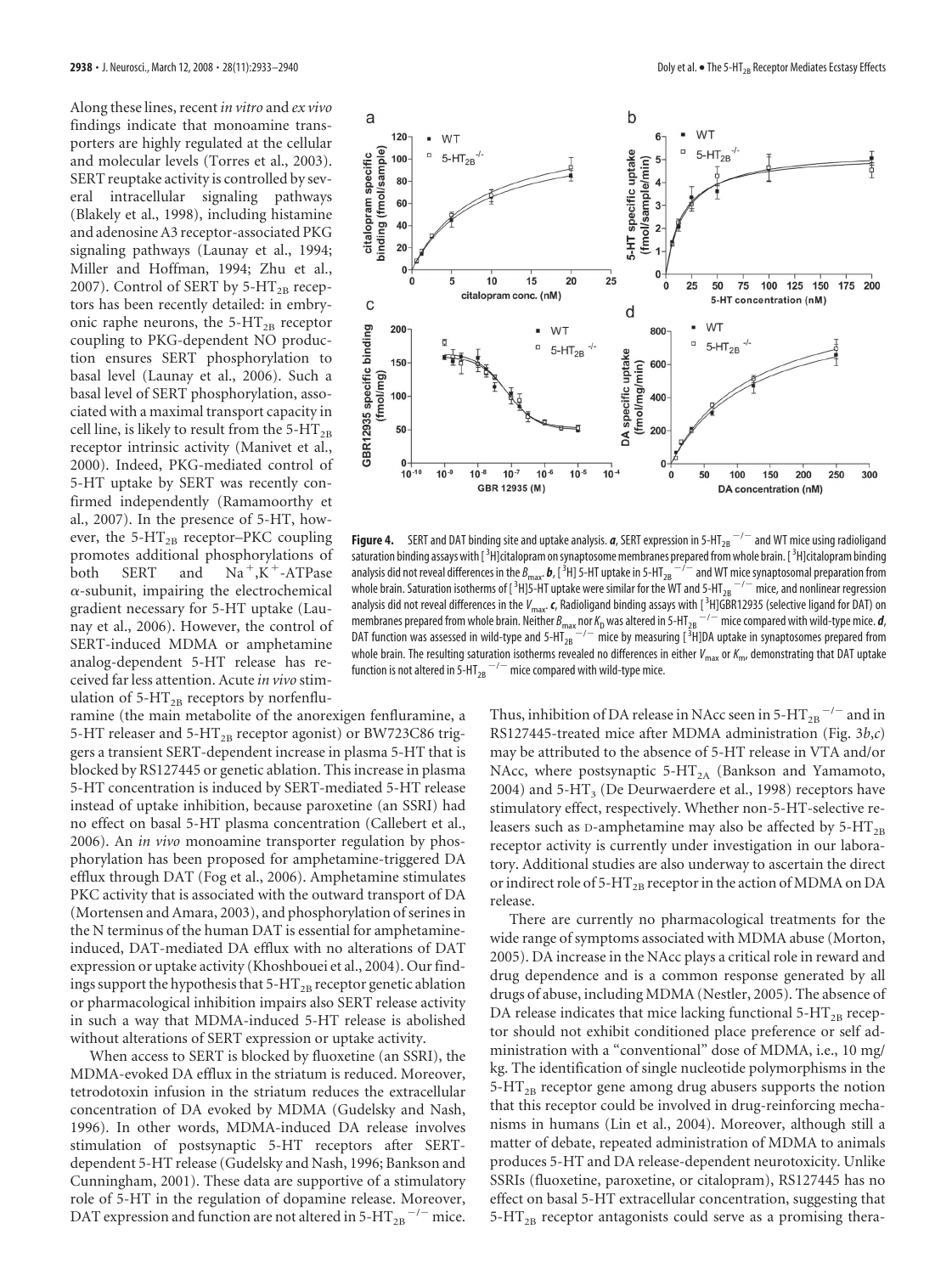

Figure 5. 5-HT<sub>2B</sub> receptor mRNA and protein expression in raphe nucleus. *a*, Total RNA were isolated from 5-HT $_{28}^{-+/-}$  or 5-HT $_{28}^{--/-}$  mice raphe nucleus. Putative contaminating genomic DNA was removed by digestion with RNase-free DNase. RT was omitted in samples indicated  $RT(-)$  as a control. On these samples, we used  $\beta$ -actin mRNA amplification, as positive control. We found 5-HT<sub>2B</sub> receptor mRNA only in WT mice raphe nucleus (first panel). *b*, BW723C86 (preferential 5-HT<sub>2B</sub> receptor agonist) injection (arrow) through microdialysis probe (10 nmol) in the raphe nucleus produced an increase in 5-HT extracellular concentration (open squares). Pretreatment with RS127445 (100 nm; selective 5-HT<sub>2B</sub> receptor antagonist) completely blocked BW723C86-induced 5-HT increase (filled circles), whereas RS127445 alone (open circles) had no effect on basal 5-HT concentration (filled squares). Data (means  $\pm$  SEM;  $n=5$  per group) were analyzed using two-way ANOVA (repeated measures); each drug's effects were compared with saline. Effect of BW723C86 on 5-HT level,  $F_{(3,70)} = 52.31; p < 0.0001$ . A Bonferroni posttest was also applied.  $***p < 0.001$ .



**Figure 6.** MDMA-induced 5-HT release *in vitro* is 5-HT2B receptor dependent. MDMA (10  $\mu$ м) induced 5-HT release from a superfused midbrain synaptosome preparation of WT mice  $(75\pm5.7$  fmol/sample), whereas it had no effect in 5-HT $_{28}^{-/-}$  mice (15  $\pm$  1.8 fmol/sample). Data (means  $\pm$  SEM) were analyzed using unpaired *t* test (two tailed):  $t = 9.9$ ; df, 6. \*\*\* $p$  < 0.001; ns, nonsignificant.

peutic drug for the prevention of the acute and long-term effects associated with MDMA abuse.

#### **References**

- Adell A, Celada P, Abellan MT, Artigas F (2002) Origin and functional role of the extracellular serotonin in the midbrain raphe nuclei. Brain Res Brain Res Rev 39:154 –180.
- Bankson MG, Cunningham KA (2001) 3,4-Methylenedioxymethamphetamine (MDMA) as a unique model of serotonin receptor function and serotonin-dopamine interactions. J Pharmacol Exp Ther 297:846 –852.
- Bankson MG, Yamamoto BK (2004) Serotonin-GABA interactions modulate MDMA-induced mesolimbic dopamine release. J Neurochem 91:852–859.
- Battaglia G, Brooks BP, Kulsakdinun C, De Souza EB (1988) Pharmacologic profile of MDMA (3,4-methylenedioxymethamphetamine) at various brain recognition sites. Eur J Pharmacol 149:159 –163.
- Bengel D, Murphy DL, Andrews AM, Wichems CH, Feltner D, Heils A, Mossner R, Westphal H, Lesch KP (1998) Altered brain serotonin homeostasis and locomotor insensitivity to 3, 4-methylenedioxymethamphetamine ("ecstasy") in serotonin transporter-deficient mice. Mol Pharmacol 53:649 –655.
- Blakely RD, Ramamoorthy S, Schroeter S, Qian Y, Apparsundaram S, Galli A, DeFelice LJ (1998) Regulated phosphorylation and trafficking of antidepressant-sensitive serotonin transporter proteins. Biol Psychiatry 44:169 –178.
- Bonaventure P, Guo H, Tian B, Liu X, Bittner A, Roland B, Salunga R, Ma XJ, Kamme F, Meurers B, Bakker M, Jurzak M, Leysen JE, Erlander MG (2002) Nuclei and subnuclei gene expression profiling in mammalian brain. Brain Res 943:38 –47.
- Bonhaus DW, Flippin LA, Greenhouse RJ, Jaime S, Rocha C, Dawson M, Van Natta K, Chang LK, Pulido-Rios T, Webber A, Leung E, Eglen RM, Martin GR (1999) RS-127445: a selective, high affinity, orally bioavailable 5-HT2B receptor antagonist. Br J Pharmacol 127:1075–1082.
- Callebert J, Esteve JM, Herve P, Peoc'h K, Tournois C, Drouet L, Launay JM, Maroteaux L (2006) Evidence for a control of plasma serotonin levels by 5-hydroxytryptamine(2B) receptors in mice. J Pharmacol Exp Ther 317:724 –731.
- Choi DS, Maroteaux L (1996) Immunohistochemical localisation of the serotonin 5-HT2B receptor in mouse gut, cardiovascular system, and brain. FEBS Lett 391:45–51.
- Crespi D, Mennini T, Gobbi M (1997) Carrier-dependent and Ca(2-) dependent 5-HT and dopamine release induced by (+)-amphetamine, 3,4-methylendioxymethamphetamine, p-chloroamphetamine and (+)fenfluramine. Br J Pharmacol 121:1735–1743.
- De Deurwaerdere P, Stinus L, Spampinato U (1998) Opposite change of *in vivo* dopamine release in the rat nucleus accumbens and striatum that follows electrical stimulation of dorsal raphe nucleus: role of  $5-HT<sub>3</sub>$  receptors. J Neurosci 18:6528 –6538.
- Duxon MS, Flanigan TP, Reavley AC, Baxter GS, Blackburn TP, Fone KC (1997) Evidence for expression of the 5-hydroxytryptamine-2B receptor protein in the rat central nervous system. Neuroscience 76:323–329.
- Fog JU, Khoshbouei H, Holy M, Owens WA, Vaegter CB, Sen N, Nikandrova Y, Bowton E, McMahon DG, Colbran RJ, Daws LC, Sitte HH, Javitch JA, Galli A, Gether U (2006) Calmodulin kinase II interacts with the dopamine transporter C terminus to regulate amphetamine-induced reverse transport. Neuron 51:417–429.
- Gray EG, Whittaker VP (1962) The isolation of nerve endings from brain: an electron-microscopic study of cell fragments derived by homogenization and centrifugation. J Anat 96:79 –88.
- Gudelsky GA, Nash JF (1996) Carrier-mediated release of serotonin by 3,4 methylenedioxymethamphetamine: implications for serotonindopamine interactions. J Neurochem 66:243–249.
- Gunther S, Maroteaux L, Schwarzacher SW (2006) Endogenous 5-HT2B receptor activation regulates neonatal respiratory activity in vitro. J Neurobiol 66:949 –961.
- Kankaanpaa A, Meririnne E, Lillsunde P, Seppala T (1998) The acute effects of amphetamine derivatives on extracellular serotonin and dopamine levels in rat nucleus accumbens. Pharmacol Biochem Behav 59:1003–1009.
- Kennett GA, Trail B, Bright F (1998) Anxiolytic-like actions of BW 723C86 in the rat Vogel conflict test are 5-HT2B receptor mediated. Neuropharmacology 37:1603–1610.